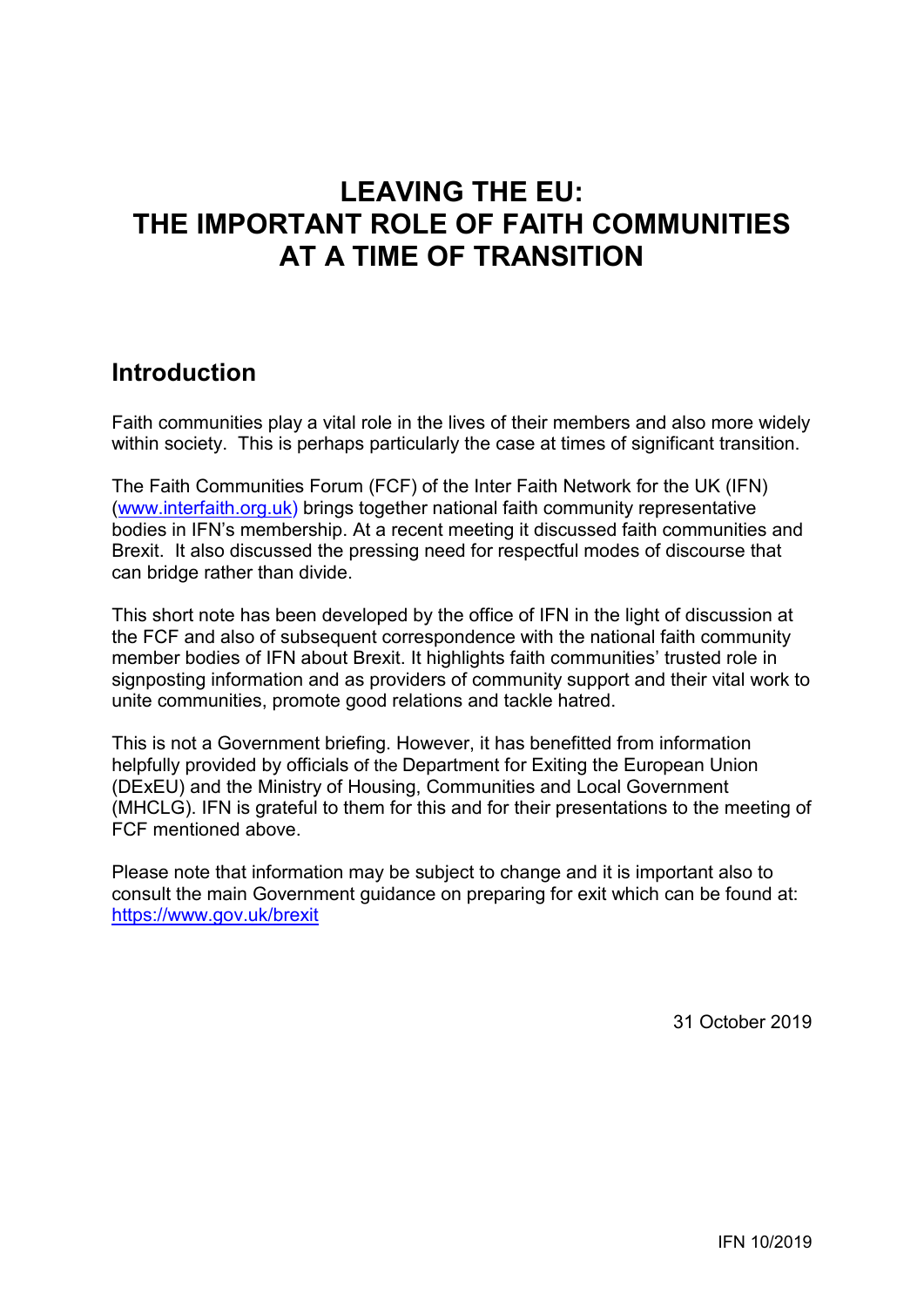## **LEAVING THE EU: THE IMPORTANT ROLE OF FAITH COMMUNITIES AT A TIME OF TRANSITION**

## **1. Faith communities - trusted sources of information and community support**

#### *Information*

Congregation members and other local residents may seek information about particular practicalities linked to Brexit, for example about living and working in the UK and travel. Links to up-to-date information can be found at: [https://www.gov.uk/brexit.](https://www.gov.uk/brexit) A note on some relevant areas is at Annex A.

#### *Support*

The Government has said that it does not anticipate that leaving the EU – whether or not with a deal and regardless of date of departure – will bring shortages of supplies of food or medication and is working to ensure that these will not occur.

At a time of change, with some developments which will be affected by factors that are hard to predict, faith communities will naturally be engaging in contingency planning so as to be as helpful as they can be in a range of circumstances.

Where shortages of essentials occur – whether linked to Brexit or for any other reason - the most vulnerable people in society are likely to experience particular challenges. The support and advice that faith communities offer to their members and their local communities is very important – as is coordinating with other local faith and civil society bodies that provide services to the community to ensure that service users can be signposted to the most relevant sources of support, irrespective of where they first make contact.

Some examples of Brexit guidance and briefing produced in this context by national faith community bodies are: The Salvation Army's 'Brexit Toolkit' [http://www.scpo.scot/wp-content/uploads/2019/04/SA\\_Brexit\\_Solutions\\_Toolkit.pdf](http://www.scpo.scot/wp-content/uploads/2019/04/SA_Brexit_Solutions_Toolkit.pdf) and guidance of the Board of Deputies of British Jews: [https://www.bod.org.uk/wp](https://www.bod.org.uk/wp-content/uploads/2018/03/Brexit-Booklet-v10-updated.pdf)[content/uploads/2018/03/Brexit-Booklet-v10-updated.pdf](https://www.bod.org.uk/wp-content/uploads/2018/03/Brexit-Booklet-v10-updated.pdf) The approach and content differ.

There have also been some resources produced from a multi faith context. See for example:<https://lbfn.org/brexit/>

*Note: IFN is not responsible for content of documents or websites to which links are provided in this document.*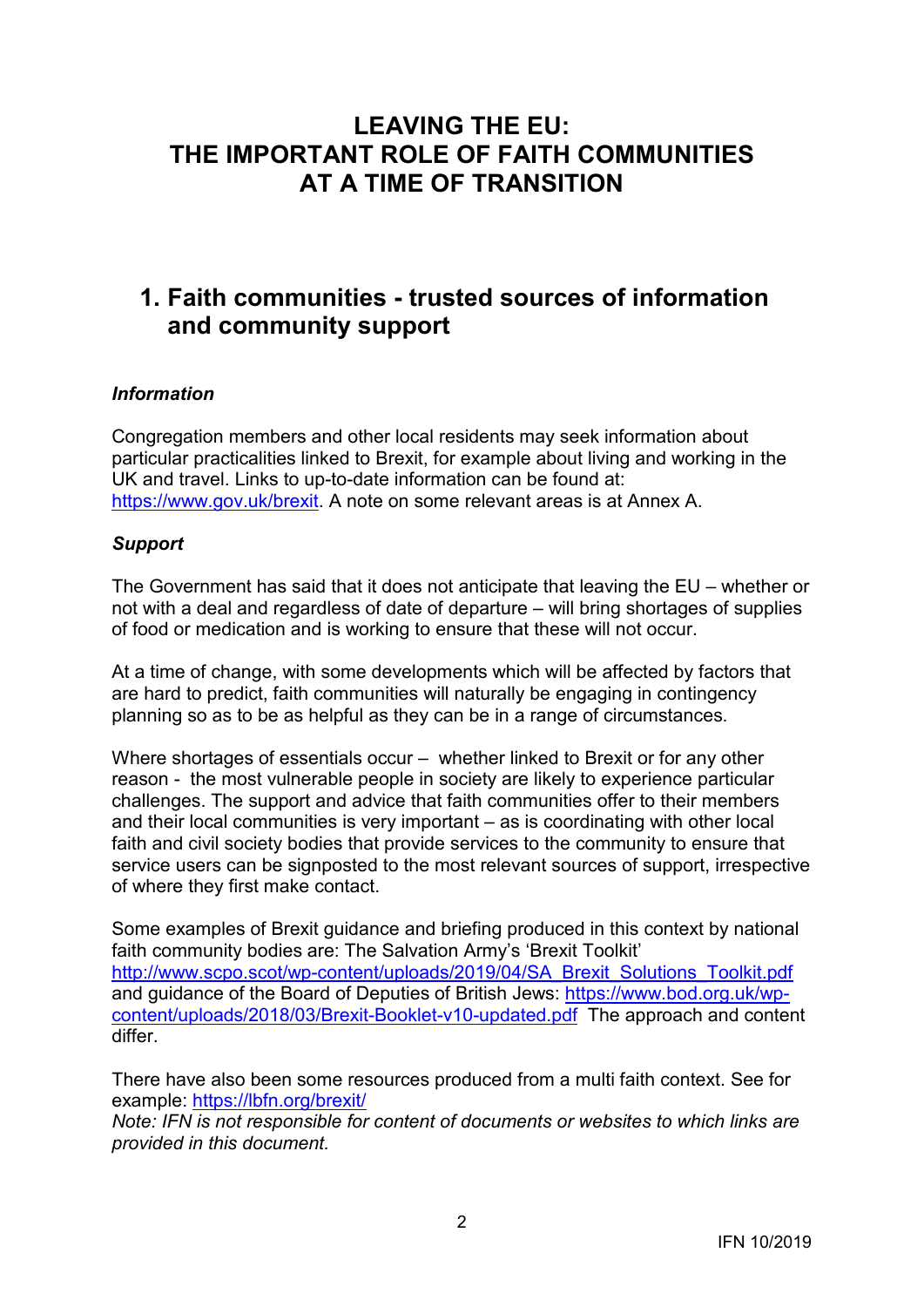## **2. Faith communities working for community unity, promoting good relations and tackling hatred**

After the EU Referendum there was a spike in hate crimes, and across recent times there has also been an increasingly aggressive tone in some public discourse and online.

During and after Brexit, faith communities have a very important role to play in encouraging respectful and positive dialogue and positive relationships - even where people have profound disagreement - and counteracting prejudice and hatred.

### *8 possible actions for faith leaders*.

- 1. Include in sermons and talks regular reflections on the importance of finding ways to disagree respectfully and to seek to find common ground, as well as encouragement to reach out to and support those who may be affected by prejudice and hatred.
- 2. Create and encourage the use of special prayers (see, for example, [https://ctbi.org.uk/brexit-and-the-churches-call-for-national-days-of-prayer/\)](https://ctbi.org.uk/brexit-and-the-churches-call-for-national-days-of-prayer/)
- 3. Model and inspire good relations through being seen to engage positively and with common cause with members of other faith communities.
- 4. Encourage members to get involved with their local inter faith body and to work together with those of other backgrounds for good relations and to stand up against hatred. Details of local groups can be found at: <https://www.interfaith.org.uk/involved/groups> and a useful resource is [https://www.interfaith.org.uk/resources/looking-after-one-another-the-safety-and](https://www.interfaith.org.uk/resources/looking-after-one-another-the-safety-and-security-of-our-faith-communities-2017)[security-of-our-faith-communities-2017](https://www.interfaith.org.uk/resources/looking-after-one-another-the-safety-and-security-of-our-faith-communities-2017)
- 5. Find out from your local authority what other local initiatives may be working to bridge divides and encourage your members to become involved in these.
- 6. Encourage your members to report any suspected hate crime to their local police, through the on-line reporting site True Vision [http://www.report](http://www.report-it.org.uk/home)[it.org.uk/home,](http://www.report-it.org.uk/home) or through third party routes such as<https://cst.org.uk/> and [https://tellmamauk.org.](https://tellmamauk.org/)
- 7. Be aware that children may suffer increased bullying relating to their religious and/ or ethnic identity at this time. Encourage members to find out about resources such as [https://www.childline.org.uk/info-advice/bullying-abuse](https://www.childline.org.uk/info-advice/bullying-abuse-safety/types-bullying/faith-religious-bullying/)[safety/types-bullying/faith-religious-bullying/](https://www.childline.org.uk/info-advice/bullying-abuse-safety/types-bullying/faith-religious-bullying/)
- 8. Encourage your member organisations to work to ensure that their places of worship are as secure as possible. Useful links include:
	- o Secured by Design [www.securedbydesign.com/contact-us/national](http://www.securedbydesign.com/contact-us/national-network-of-designing-out-crime-officers)[network-of-designing-out-crime-officers](http://www.securedbydesign.com/contact-us/national-network-of-designing-out-crime-officers)
	- o NaCTSO crowded places guidance <https://www.gov.uk/government/publications/crowded-places-guidance>
	- o Community Security Trust [www.cst.org.uk](http://www.cst.org.uk/)
	- o Faith Associates [www.faithassociates.co.uk](http://www.faithassociates.co.uk/)
	- o Strengthening Faith Institutions [www.sfitogether.org](http://www.sfitogether.org/)

The above possible actions draw on the work of faith communities and aim to share good practice: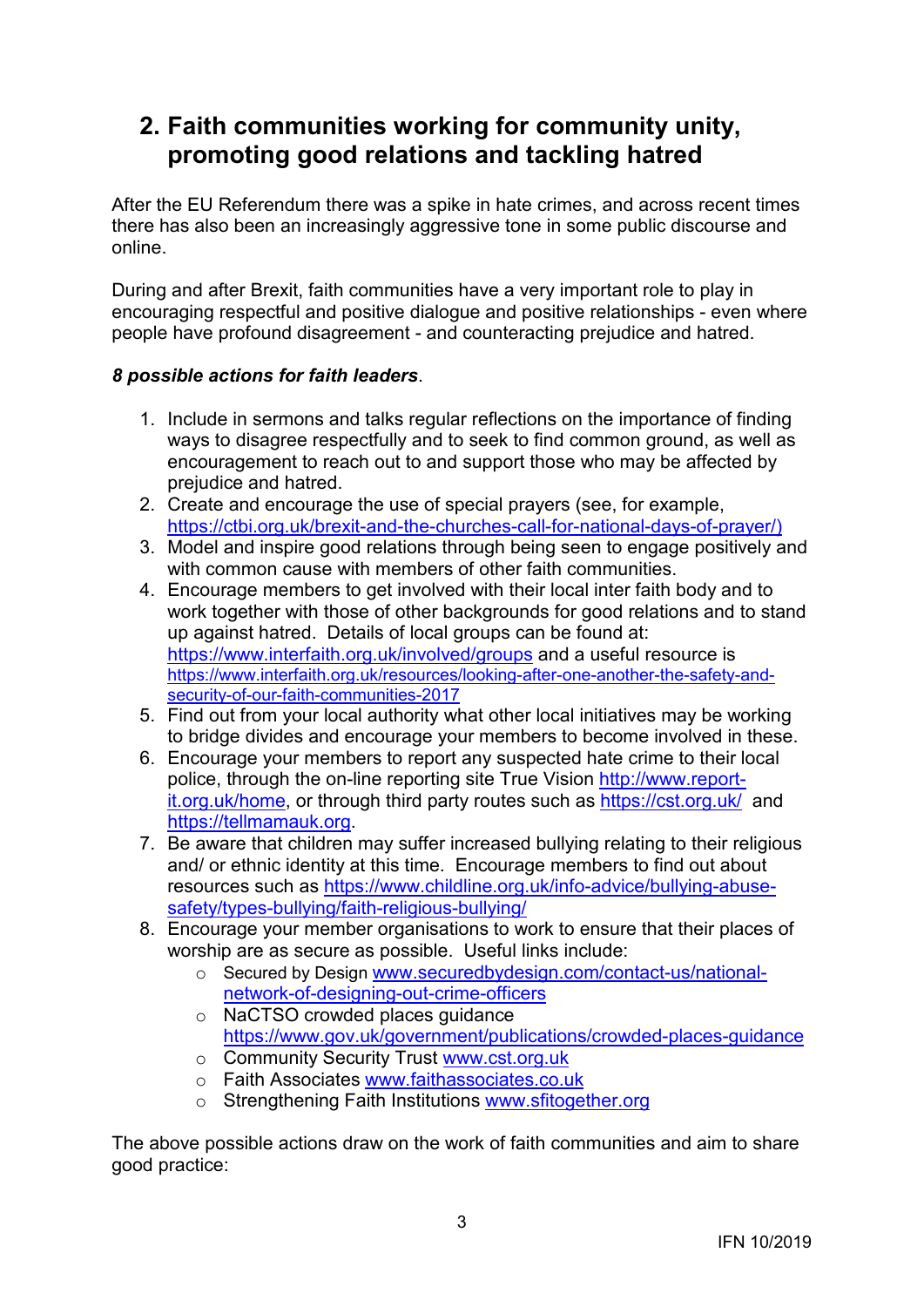## **ANNEX A**

### **Living and working in the UK**

On 23 June 2016 a referendum took place where a majority of voters voted for the UK to leave the European Union. The UK was originally scheduled to leave the EU on 29 March 2019. The exact date of leaving has not at this time been agreed. Until such time that the extension ends nothing will change in the relationship between the rights of UK citizens and the rights of EU citizens in relation to residency, the right to work and freedom of movement.

This section provides links that may be helpful to communities seeking to support their members and other people locally on matters relating to right to live and work in the UK following such time as Britain exits the European Union. Please note that information may be subject to change and it is important also to consult the main Government guidance on preparing for exit which can be found at: <https://www.gov.uk/brexit>

Faith communities are not 'civil society' organisations in the general sense. However, there is useful basic information at: [https://www.gov.uk/guidance/five-ways-civil-society-organisations-can-prepare-for](https://www.gov.uk/guidance/five-ways-civil-society-organisations-can-prepare-for-eu-exit)[eu-exit](https://www.gov.uk/guidance/five-ways-civil-society-organisations-can-prepare-for-eu-exit)

#### **a) Immigration and the right to remain after EU Exit**

Faith communities all have some members whose status as residents of the UK is affected by EU exit. Basic information about the right to remain and immigration rights is set out below and links are given to more detailed information.

i) Citizens of other EU nations, EEA and Swiss citizens

Citizens of other EU nations or those within the EEA (European Economic Area) or citizens of Switzerland who wish to remain in the UK after Exit and do not already have British citizenship or 'settled' or 'pre-settled status' need to apply for the latter by 30 June 2021, or 31 December 2020 if the UK leaves the EU without a deal. This process is free. For details see: [https://www.gov.uk/settled-status-eu-citizens](https://www.gov.uk/settled-status-eu-citizens-families/applying-for-settled-status)[families/applying-for-settled-status](https://www.gov.uk/settled-status-eu-citizens-families/applying-for-settled-status)

Irish citizens in the UK will be treated as if they have permanent immigration permission to remain in the UK. They do not need to apply to the EU Settlement Scheme but may do so if they wish.

Those who already have settled status can apply for citizenship of the UK. The deadline for this 30 June 2021, or 31 December 2020 if the UK leaves the EU without a deal. The details for application can be found at: [https://www.gov.uk/apply](https://www.gov.uk/apply-citizenship-eea)[citizenship-eea](https://www.gov.uk/apply-citizenship-eea)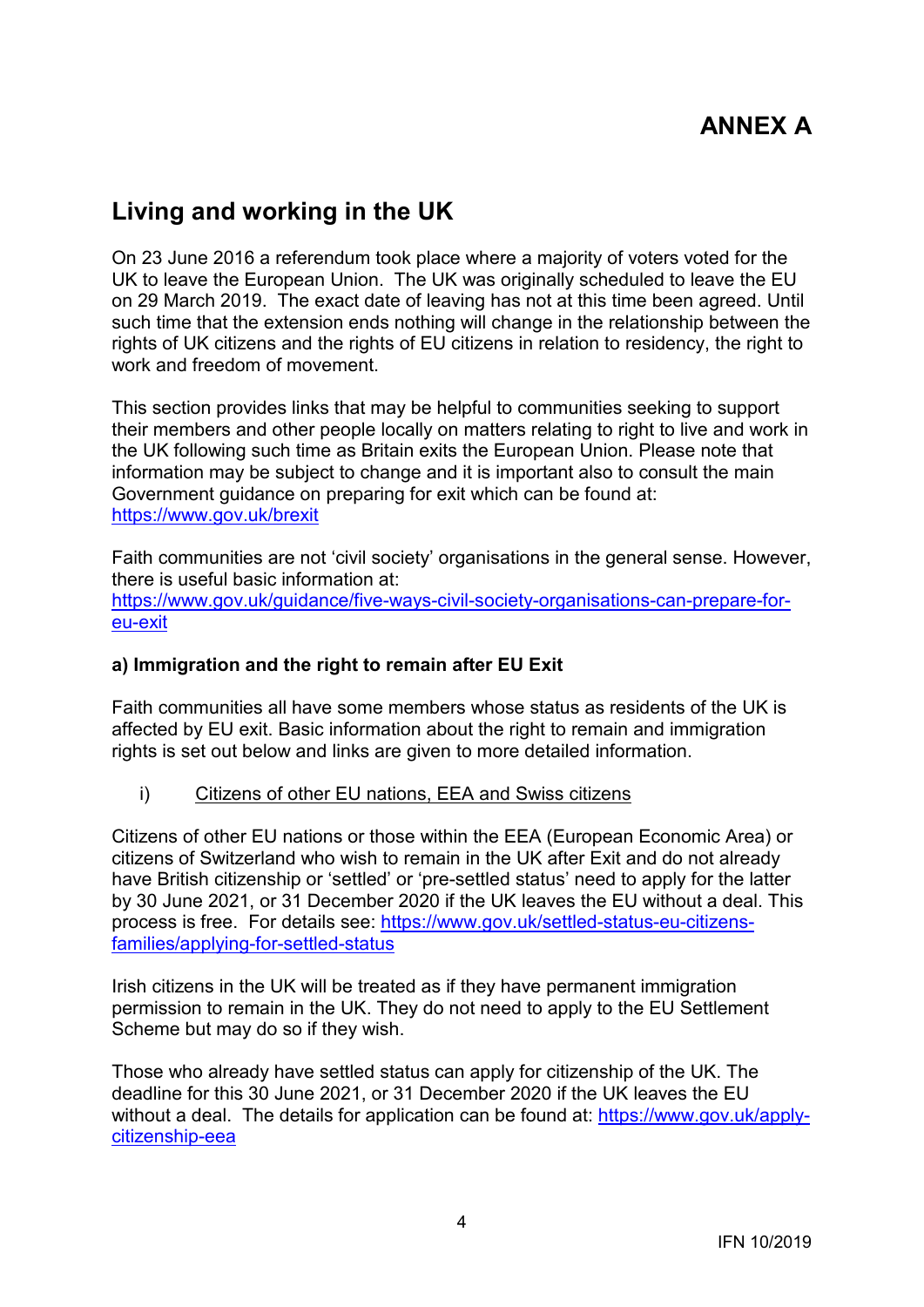ii) Citizens of Commonwealth countries

Under certain circumstance citizens of Commonwealth Countries have the right of residence in the UK. For details see: [https://www.gov.uk/browse/visas](https://www.gov.uk/browse/visas-immigration/eu-eea-commonwealth)[immigration/eu-eea-commonwealth](https://www.gov.uk/browse/visas-immigration/eu-eea-commonwealth)

iii) Applications for immigration to the UK after EU Exit

When the UK leaves the EU it will implement a points based immigration system. Further information is at: [https://www.gov.uk/government/publications/the-uks-future](https://www.gov.uk/government/publications/the-uks-future-skills-based-immigration-system)[skills-based-immigration-system](https://www.gov.uk/government/publications/the-uks-future-skills-based-immigration-system) Until the UK leaves, the current rules will apply.

### **b) Travel from the UK to the EU**

i) Travel within the EU

To visit Europe after Brexit there are a number of steps that will need taking, including: checking that all travellers' passports have at last 6 months left at the date of travel and that the passports are less than 10 years old (these conditions are not necessary for travel to Ireland where a valid passport is all that is required); obtaining travel insurance which covers travellers' healthcare; and checking that travellers wishing to drive have the right driving documents. Full details on requirements can be found at:<https://www.gov.uk/visit-europe-brexit>

ii) The 'Common Travel Area'

The Common Travel Area (CTA) is a long-standing arrangement between the UK, the Crown Dependencies (Bailiwick of Jersey; Bailiwick of Guernsey; Isle of Man) and Ireland.

British and Irish citizens enjoy additional rights in Ireland and the UK. These include the right to work, study and vote in certain elections, as well as to access social welfare benefits and health services. British citizens and Irish citizens do not need to take any action to protect their status and rights associated with the CTA.

UK citizens and those with settled or pre-settled status or with a permanent residence document can freely travel in the CTA which includes the UK, Jersey, Guernsey, the Isle of Man and Ireland:

<https://www.gov.uk/government/publications/common-travel-area-guidance>

The Common Travel Area, as can be seen from the link above, allows British and Irish citizens to:

- work in either country without the need for permission
- access all levels of education
- access social security benefits
- access health care
- access social housing, supported housing and homeless assistance
- register to vote in elections